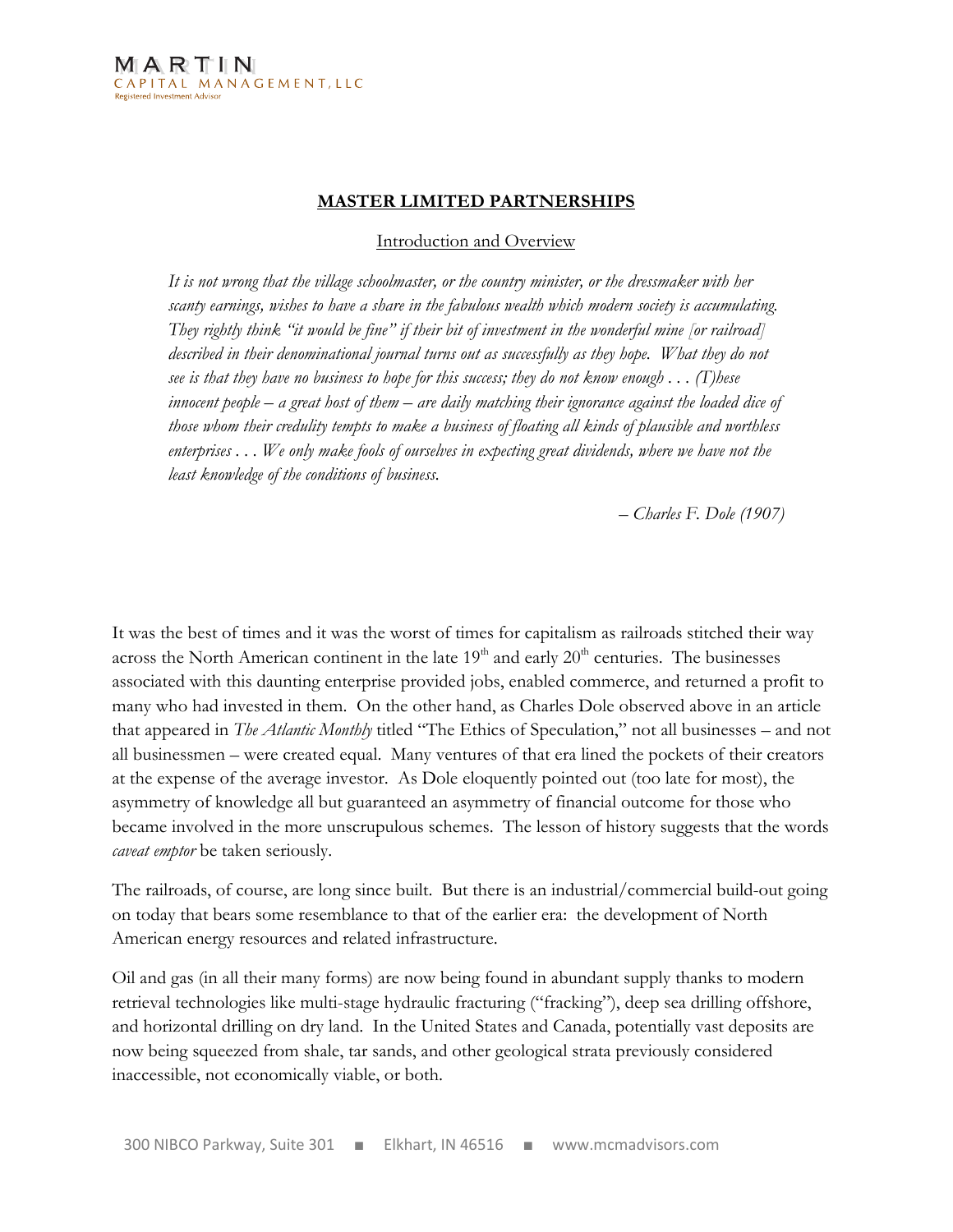But as in building a network of railroads, unearthing nature's riches comes at a cost. Today's large corporate energy extractors need infrastructure: sophisticated drilling equipment, transmission pipelines, access to refineries, and much, much more. And like the bygone railroad days, an enormous business structure has developed to build and sustain this enterprise – some with more scrupulous leaders than others.

One financial structure in particular has become very attractive to the modern-day village schoolmaster or dressmaker seeking "yield" in today's zero-interest-rate environment: the Master Limited Partnership, or MLP. There are now more than 100 energy-related MLPs in existence in the United States, with a total market capitalization of more than \$450 billion.

MLPs are publicly traded on securities exchanges and have recently become even more widely available to retail investors through ETFs and mutual funds. By federal law, MLPs are limited to enterprises that engage in certain businesses – primarily the extraction and transportation of natural resources like petroleum and natural gas.

In practice, MLPs pay their investors through regular distributions. Because the rate of those distributions is often more than triple what one would today expect from "safe harbor" alternatives like CDs, bank account interest, or even most short-term bonds, MLPs have grown rapidly in popularity. To emphasize that point, consider that as recently as 2000 there were only 18 energyrelated MLPs in existence with a total market capitalization of just \$16 billion!

Investors typically think of their quarterly MLP distributions in much the same way they might think of stock dividends. No doubt there are capable and shareholder-friendly (technically, "unitholder" friendly) MLPs in today's energy market. But in any "new investment idea" mania – whether a transcontinental railroad, a Klondike goldmine, or a North Dakota natural gas MLP – unsavory players inevitably emerge who present an attractive package of "dependable" returns, but stack the deck strongly in favor of those who organize and run the enterprise. Among those schemes, some of which exhibit Ponzi-like attributes and egregious conflicts of interest, there is a greater than normal likelihood of catastrophic collapse if adverse conditions arise.

As committed value investors, we at Martin Capital Management are always looking to buy businesses that are selling at prices far less than our analysis indicates they are actually worth. In that same process, however, we also come across businesses that are selling at far *higher* prices than they are actually worth. Typically, this disqualifies the business from further investment consideration. In times like the present, though, when we feel undervalued opportunities are in short supply, the enterprising investor can turn the value proposition on its head. We don't sell short, but we do access instruments that allow us to make small bets (with known and finite downside) that have the potential for asymmetrical payoffs. While carefully managing risk, an investor can profit from an overvalued asset that becomes fairly valued.

This is part of what Nassim Taleb has described as a "barbell" approach to building an "antifragile" investment portfolio. (For a more thorough discussion of this topic, see pages 21-23 of the 2013 MCM Annual Report). It's what we have described over the years as "winning by not losing": First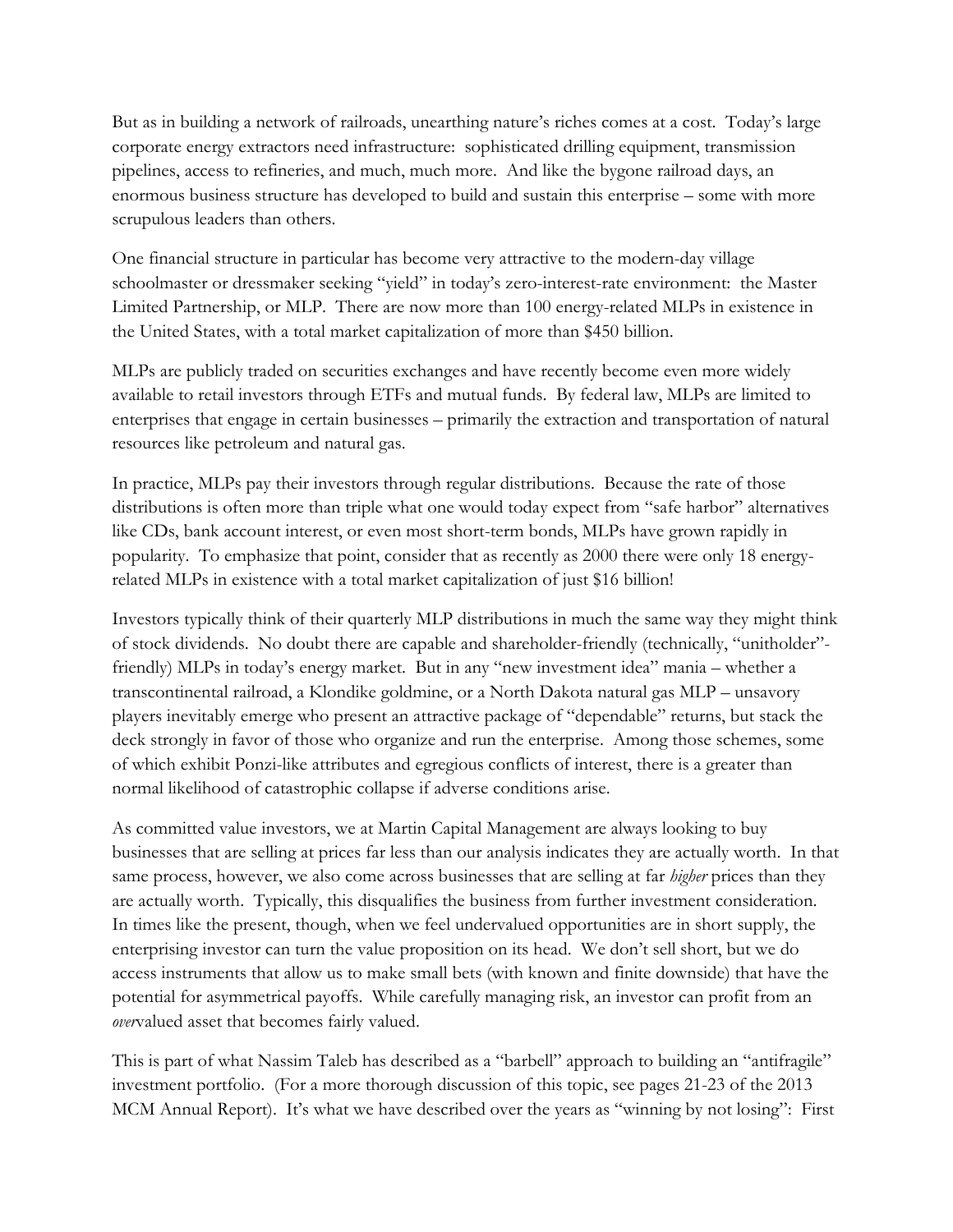protecting the bulk of one's capital in what we view as an overpriced equities environment on one side of the barbell, then committing a comparatively small portion of the portfolio to derivatives that profit asymmetrically if overvalued assets (like MLPs) regress to their mean valuations.

The following research paper examines MLPs from top to bottom and presents both the potential benefits and potential pitfalls that await investors. The study may indeed be viewed as one way for disciplined value investors to gain from their research acumen in a generally "value-unfriendly" market environment.

Frank K. Martin Founder & Chief Investment Officer Martin Capital Management, LLC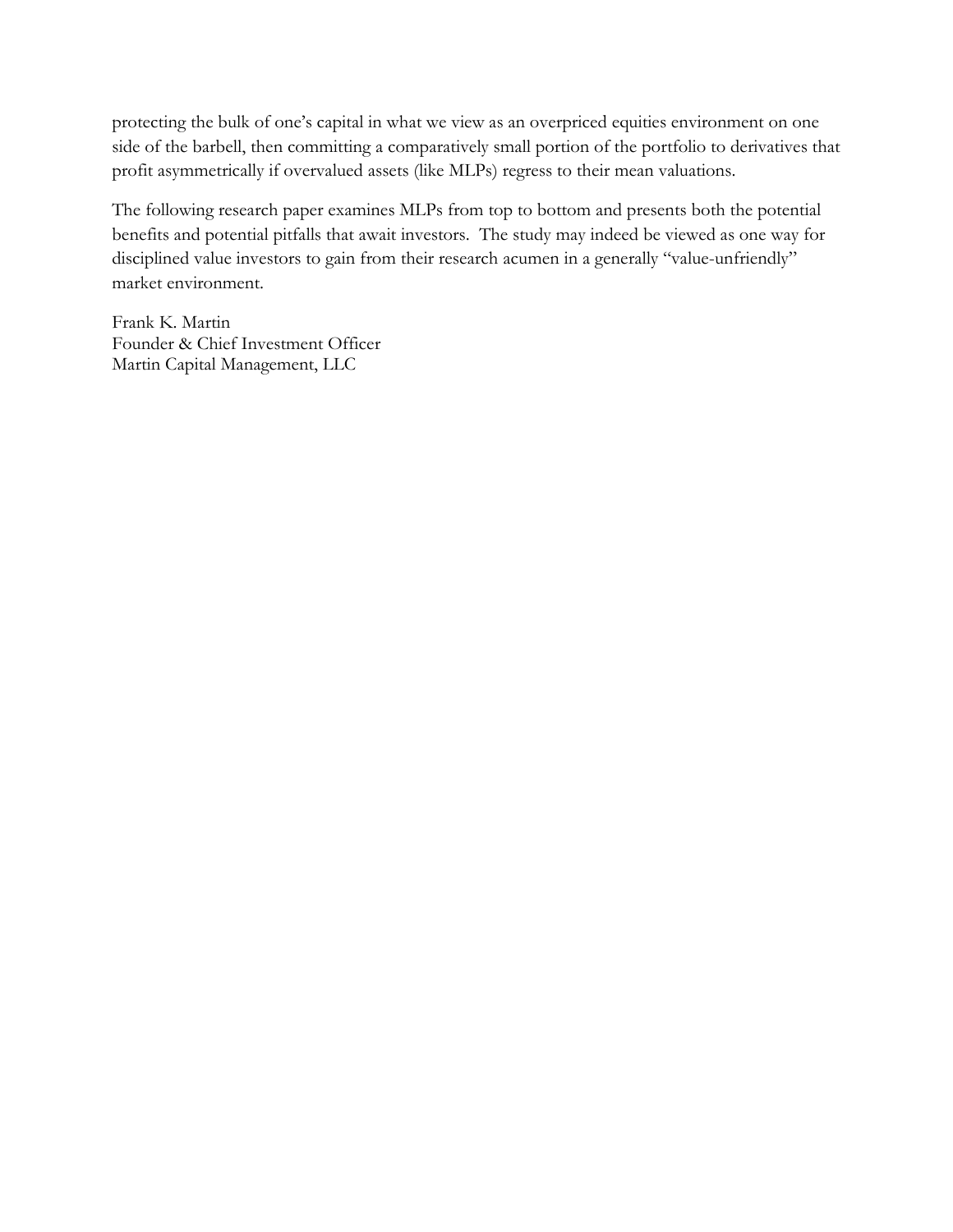## The ABCs of MLPs

Master Limited Partnerships, more commonly known as MLPs, have been utilized since the 1980s. They operate under partnership tax law and typically trade on public exchanges. Legislation restricts the use of the structure to partnerships that generate at least 90% of their income from "qualifying" sources, primarily from energy-related activities.

As a partnership, an MLP pays no entity-level taxes and distributes "all available cash," (generally operating cash flow adjusted for capital spending required to maintain the business) to its owners, called "unitholders." This eliminates the double taxation unitholders would experience if the same assets were held in a corporate structure. It also reduces the entity's cost of capital.

In addition to removing a layer of taxes, MLPs enable unitholders to defer paying taxes on most, typically 80%, of the distributions they receive. Only the portion of distributions attributed to reported income is taxable to unitholders as current income. Distributions exceeding the amount of reported income are considered a return of capital, reducing the cost basis and deferring taxation until the time of sale.

The tax advantages and focus on cash distributions attract yield-oriented investors and result in MLPs being valued on yield – specifically on distribution yield, which is analogous to a common stock's dividend yield. Retail investors, in particular, have become enamored of MLPs. They account for about 65% of MLP ownership, by far the largest single group. As MLPs have become more popular and experienced an increase in trading volumes, institutional ownership (mutual funds, hedge funds, pensions, etc.) has grown and stands at roughly 30% today.

To understand the general organizational structure, it's necessary to first know the various stakeholders in an MLP:

- The "sponsor," or parent, is the entity that forms or creates the MLP.
- A general partner (GP) operates and manages the MLP's assets.
- Limited partners (LP), also known as "unitholders," simply provide capital.

These roles are not necessarily mutually exclusive. The sponsor, for example, frequently acts as the GP as well. Sponsors typically place certain assets (pipelines or oil drilling equipment, for example) in an MLP and then sell shares/units to investors



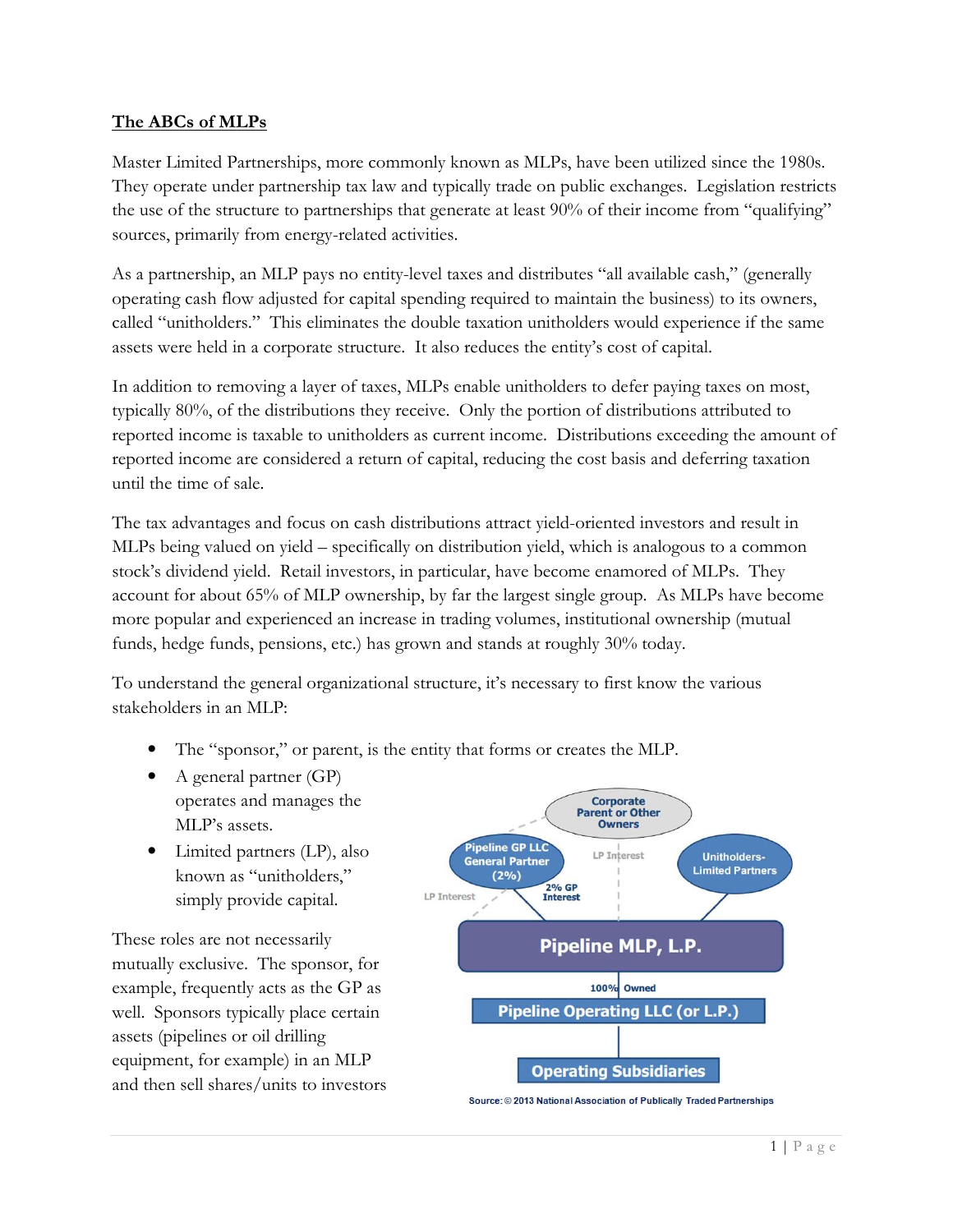through an initial public offering (IPO). The GP usually owns a 2% minority stake, essentially all the voting rights, and Incentive Distribution Rights (IDRs). IDRs warrant the GP to receive an incrementally larger share of the distributions paid to unitholders as the distribution grows. It is common for IDRs to split distributions 50/50 between the LP and GP at the highest level of the distribution schedule (or "tier"), a condition known as "high splits."

In exchange for a claim on future distributions with preferential tax treatment, LPs provide capital, accept few (if any) voting rights, and participate in any growth at a diminishing rate over time. The sponsor, through the GP, is able to monetize assets and still retain effective control over them. They also receive distributions from the assets in an amount disproportionate to the 2% GP ownership interest as distributions grow.

As one digs deeper in the basic MLP structure, extraordinary conflicts of interest become apparent, as do attendant risks associated with the underlying businesses and capital markets. Investors are therefore well advised to develop a discriminating eye toward MLPs in light of all these factors. Certainly there are well-run MLPs… but not all MLPs are created equal. The age-old words of wisdom apply: "Let the buyer beware." The following sections present a number of potential risks of which prospective MLP buyers (investors) should be aware:

- 1. Conflicts of Interest
- 2. Imbalance of Power
- 3. Accounting Practices
- 4. Reliance on Capital Markets
- 5. Valuation
- 6. Commodity Prices

## Conflicts of Interest

 "History shows that where ethics and economics come in conflict, victory is always with economics. Vested interests have never been known to have willingly divested themselves unless there was sufficient force to compel them."

B. R. Ambedkar

## Fiduciary Duty

If one reads the risk disclosures in MLP prospectuses, conflicts of interest between the general partners (GP) and limited partners (LP) are nearly always listed first, yet most investors seem to gloss over this fundamental risk. The GP has fiduciary duty first and foremost to its own shareholders, not to the LPs. Because the GP has almost complete control of the MLP (more on balance of power later) in any decision making process, the GP can maximize its own benefits ahead of or even to the detriment of the LP. One might even observe that the natural state of conflicting interests between the GP and LP results in an ongoing risk that can be heightened at times.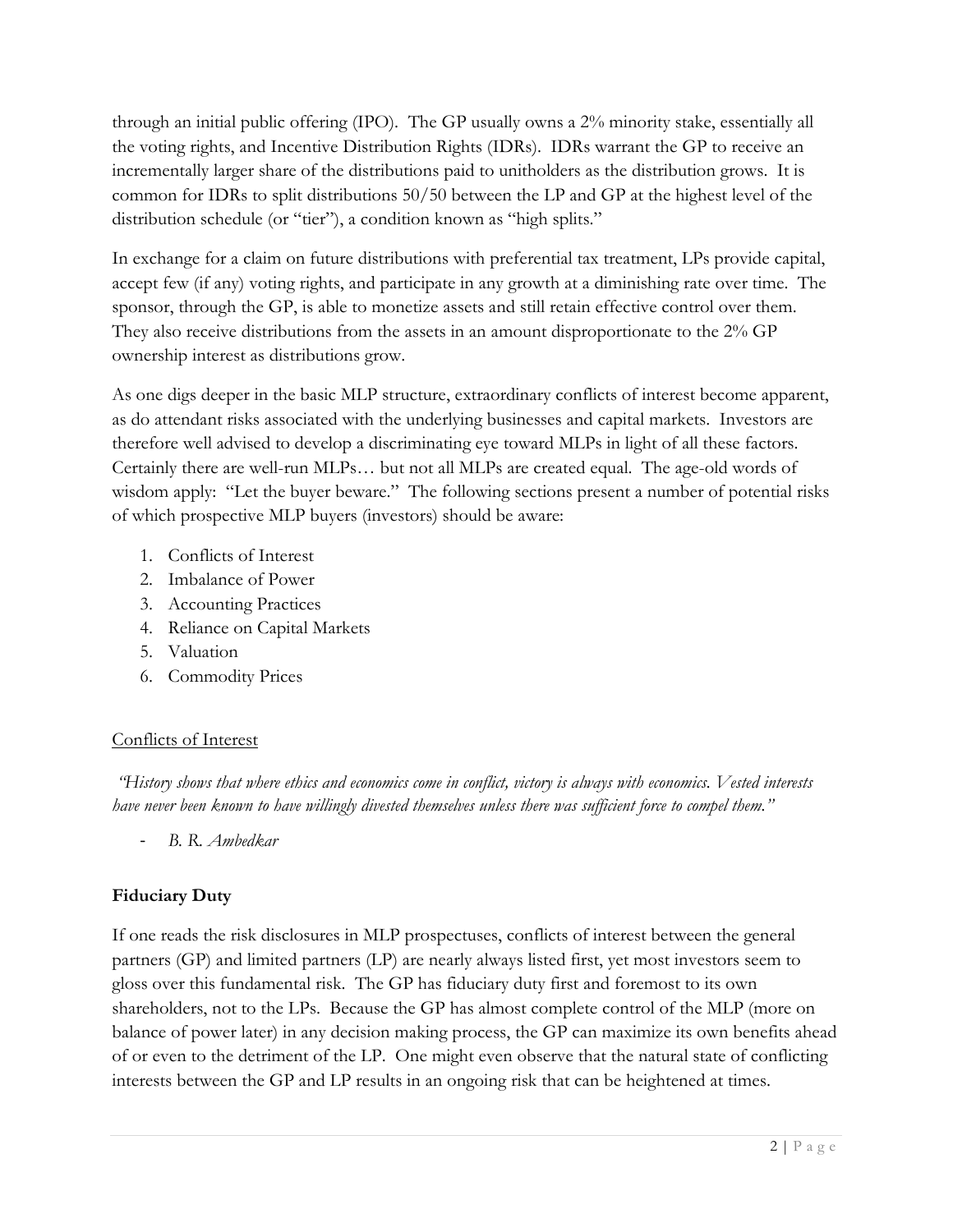### Incentive Distribution Rights (IDRs) – Skewed Exposure to the Upside

Stock options and other forms of incentive compensation plans are frequent targets of criticism and complaint among corporate shareholders. They routinely attract media attention because of the absolute level of compensation received, and from investors seeking to understand whether their interests are aligned with those of the company's managers. Such scrutiny provides a way of getting a glimpse into management's true motives and incentives. IDRs are, in many ways, similar to corporate compensation plans; and yet many investors (let alone the media) disregard the even more egregious imbalances IDRs can make possible in the MLP structure.

According to proponents of MLPs, IDRs were created ostensibly to align the interests of the GP and LP by giving the GP some 'skin in the game.' IDRs give the GP the right to an increasing share of distributions as they grow. In our view, however, IDRs go beyond their original intention. They have exacerbated the conflict of interest problem by giving the GP the lion's share of upside potential without commensurate downside exposure.

Enticed by an increasing share of the pie, the GP is thus incentivized to raise distributions when possible. To do so, the GP must grow cash flows, either organically or through acquisitions. The GP may also access capital markets to fund distributions, though that seems far more volatile and likely unsustainable. Any owner of a business must weigh the potential risks, or downside, of a business transaction against the potential gains, or upside. Shareholders in a business typically share proportionately in the downside and upside, and thus their interests are aligned in both direction and magnitude. For general partners in an MLP structure, however, the calculation of risk versus reward is very different than for limited partners.

A general partner commonly owns a 2% stake in an MLP it manages. In a static scenario (i.e., one in which the distribution is not growing), the GP receives 2% of distributions, equal to its ownership stake. At worst, the GP's 2% stake could become worthless. On the other hand, IDRs allow the GP to take home an increasing share of incremental distributions, while LPs receive a declining share. An MLP said to be in "high splits" typically pays 50% of its incremental distributions to the GP. To illustrate how large a GP's share can grow, Kinder Morgan Energy Partners (KMP), which is well into the high splits, pays close to 45% of its total distributions to its GP.

Many sponsors, who frequently own the GP, ameliorate this imbalance by retaining a stake in the LP units to better align their interests with other LPs. The catch, however, is that the sponsor often obtains the position (or stake) at book value in exchange for the assets they initially "dropdown," or contribute, to the MLP. The buyers, the LPs, often pay a premium relative to book value because they are focused on distributions. By supplying the assets held by the MLP, the sponsor receives cash and/or units in return. In cases where the sponsor receives cash for a significant portion of the assets, it is possible for them to recoup a large portion of their cost and still retain effective control of the MLP through its GP interest. At that point, the cost of the units, or the real downside, is lower for the sponsor than for the other LPs. In the parlance of Las Vegas, behavior can change dramatically when gamblers play with "house money."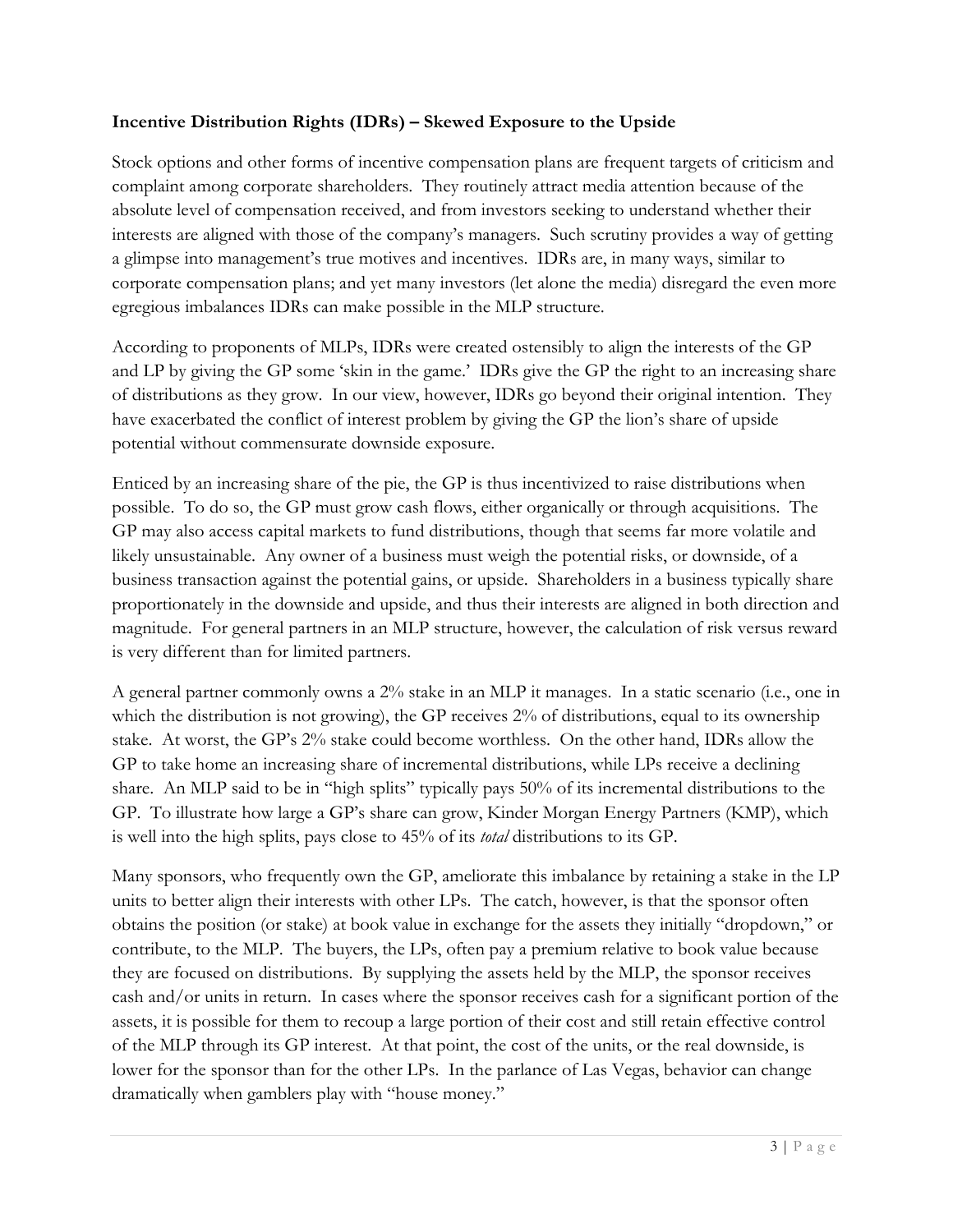Furthermore, the way IDRs are calculated makes it possible for actions to be taken that are accretive to the GP but not necessarily to existing LPs. Distributions paid to the GP are based on the distribution per LP unit. So, for example, if the MLP simply issues shares, the GP is due a greater absolute amount of distributions. If the capital raised is used to make an acquisition, any growth in cash flows and distributions will be diluted somewhat for LPs. The GP, on the other hand, is able to increase its distribution per share. While this seems unfair to LP unitholders, the GP is simply acting within its rights under partnership law. LP unitholders may not notice because they continue to receive the same distribution on a per unit basis, but in reality their experience can be quite different from that of the GP. The simplified example below shows the inequality possible:

|         | Incremental Effect |           |          |
|---------|--------------------|-----------|----------|
| Current | of Issuance*       | Pro-forma | % Change |
| \$500   | \$50               | \$550     |          |
| \$300   |                    | \$330     |          |
| 100     | 10                 | 110       |          |
| \$3.00  |                    | \$3.00    | 0%       |
| \$200   |                    | \$220     |          |
| 75      |                    | 75        |          |
| \$2.67  |                    | \$2.93    | 10%      |
|         |                    |           |          |

\*Issuance assumes a current distribution yield of 6% and a 10% cash return on new capital. Source: Martin Capital Management, LLC

This problem doesn't stop with issuing equity. In some situations, acquisitions are outright dilutive for existing LPs but accretive for the GP. Incentives are clearly not aligned in these scenarios. Even without the potential mismatch of an acquisition being accretive for one party but dilutive for another, the sponsor, through the GP, may have much more to gain and less to lose than the LP when faced with a risky business decision. An acquisition that carries a potentially large upside now but an equally large downside in the future may be attractive when, for example, you can take home 70% of the gains but suffer only 30% of the losses. The opposite view of that deal – little upside now but a potentially large downside later - doesn't quite have the same appeal! The GP may therefore be inclined to make risky decisions that are not in the LP's best long-term interests or necessarily fair to all parties involved.

#### Asset Dropdowns

Because of the relationship between GP and LP, there are ample opportunities where conflicts of interest could come into play. One is asset dropdowns.

A GP "drops down," or sells, cash-generating assets to the MLP – usually with the intention of growing the MLP's asset base and/or distributions. These dropdowns are generally explained by management teams to be mutually beneficial to all parties: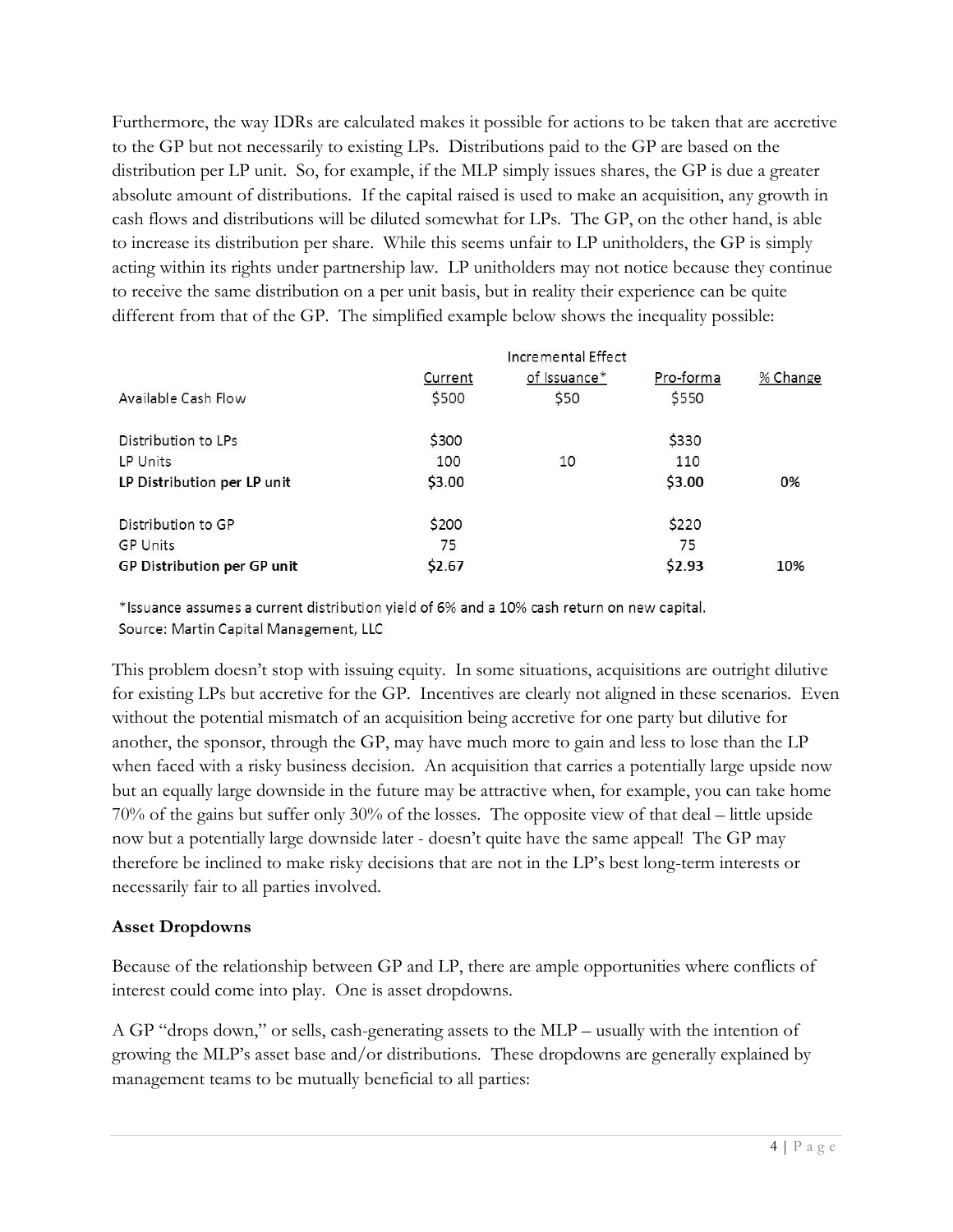- To the GP, the assets often achieve a premium valuation under the tax-advantageous partnership structure while the MLP's increasing cash flows disproportionately accrue to the general partner based on the IDRs;
- To the MLP, asset dropdowns are an important sign of support from the GP and a potential source of additional assets to steadily grow distributions.

However, GP dropdowns create a scenario in which both the buyer and seller of the asset are effectively one and the same: The management of the GP and the board of the LP – generally comprised of the same people – end up sitting on both sides of the transaction table. In other words, they are transactions not completed at arm's length – often a red light to an investor. Yet curiously, few people question the process by which valuations are determined. Keeping in mind the conflicts of interest inherent between the GP and LP, one may logically question whether a fair exchange occurs here. In these transactions, as opposed to those typically carried out at arm's length between unrelated buyers and sellers, one side stands a greater likelihood of getting the short end of the stick.

## Competition and Connected Transactions Between the GP and LP (...and LP and LP)

It should come as no surprise that many GPs operate in the same lines of business as the MLPs, and thus they may potentially compete against one another. Although there are usually non-competitive agreements in some form, they tend to be limited in scope. This means that the MLP may face competition from the GP in attractive opportunities, such as the acquisitions of assets. Alternatively, the GP may also decide to dropdown attractive assets to third party competitors instead of the MLP. In all cases, because the GP has a primary fiduciary duty to its owners, it likely will put those interests ahead of the LP's.

The situation becomes even murkier when a GP owns interests in multiple MLPs. One example is Energy Transfer Equity (ETE), the GP of both Regency Energy Partners (RGP) and Energy Transfer Partners (ETP), the latter of which is also GP of Sunoco Logistic Partners (SXL). Aside from competition, these entities may also have other connected transactions, such as service agreements and cost reimbursements. With such entangled relationships, the possibilities for conflicts of interest become mind boggling indeed.

#### Imbalance of Power

"Power corrupts, and absolute power corrupts absolutely"

- Lord John Dalberg-Acton

## Lack of Voting Rights

Shareholder rights and corporate governance receive quite a bit of attention from investors, and rightfully so. In that light, however, it seems bizarre that the nearly complete lack of limited partner voting rights are generally taken for granted in MLP structures. Unlike shareholders of common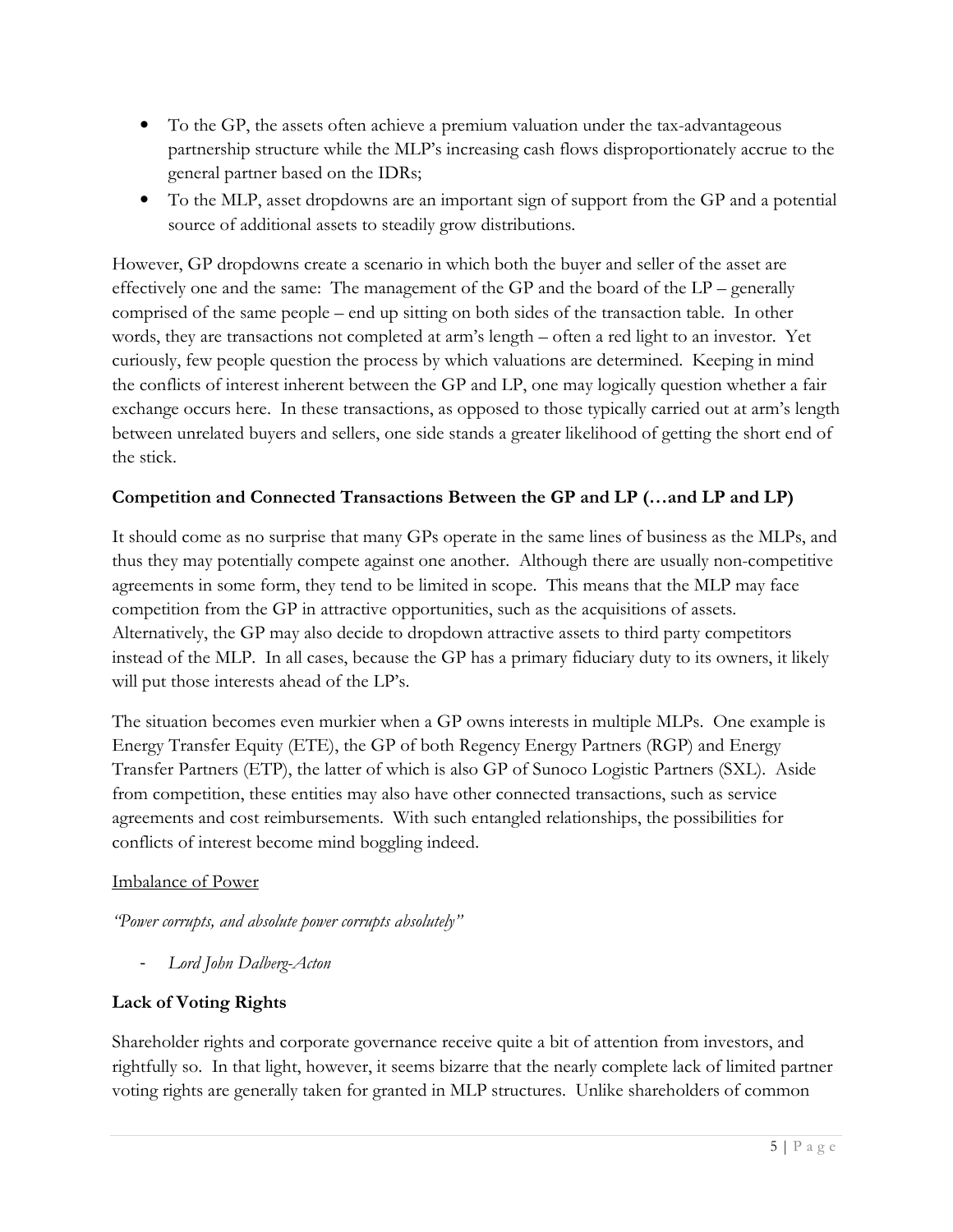stocks, LP owners are severely restricted in voting and are not entitled to elect the MLP board of directors. They also have only limited ability to remove the GP. This means they have no recourse, as they would in any other corporate form, when the GP makes decisions that harm the LPs.

The lack of voting rights is problematic because it likely emboldens, rather than discourages, decisions to be made despite conflicts of interest that may be present between the GP and LP. Unlike shareholders who can exercise their voting rights, or bondholders who are protected by bond indentures in case of a default, LP owners are almost powerless to seek redress if they suffer losses because of the mismanagement by the GP. To look at this another way: What might a GP do when it can do almost anything it desires with only limited consequences?

# Call Rights

Some MLPs carry a provision that gives the GP a limited "call right." This is more or less a foreign concept to most of corporate America. Essentially the GP can take the MLP private by requiring LPs to sell their units, even at an undesirable time or price. This right, but not obligation, can be exercised at the GP's discretion when it owns a significant majority – although technically the GP can also issue additional LP units so it can reach the threshold. There is no requirement that the price be fair, other than that it is not lower than the then-current market price. As a result, LPs may be forced to sell their units at severely depressed prices. To add insult to injury, the LPs may also be hit with a tax liability upon the sale.

# Accounting Practices

Regardless of the asset being considered, investors typically focus on yield in some form or fashion: earnings yield, current yield, distribution or dividend yield, etc. In so doing, however, they are actually looking at cash flow whether they recognize it or not – because yield comes from dividing cash flow by the price paid. Accepting the quoted yield of an offering can thus pose significant danger if an investor doesn't carefully review the underlying accounting components. Cash flows (and thus yields) may appear attractive when they are not, in fact, sustainable.

The best way to avoid this danger is to concentrate on the metric that most accurately reflects the economic reality of an asset. Equity analysts, for example, focus on earnings as a measure of a company's profitability. Earnings are based on an accrual method of accounting and are subject to generally accepted accounting principles (GAAP). Analysts use these earnings calculations as a rough proxy for free cash flow.

Over time, accrual based earnings and cash flow should tell similar stories about a company's financial performance and well-being. Any material divergence between cash flow and earnings should prompt an investor to "look through" the reported earnings to reconcile the difference. There may be a perfectly good explanation, or the discrepancy may prove to be a warning sign of aggressive accounting tactics or even outright manipulation.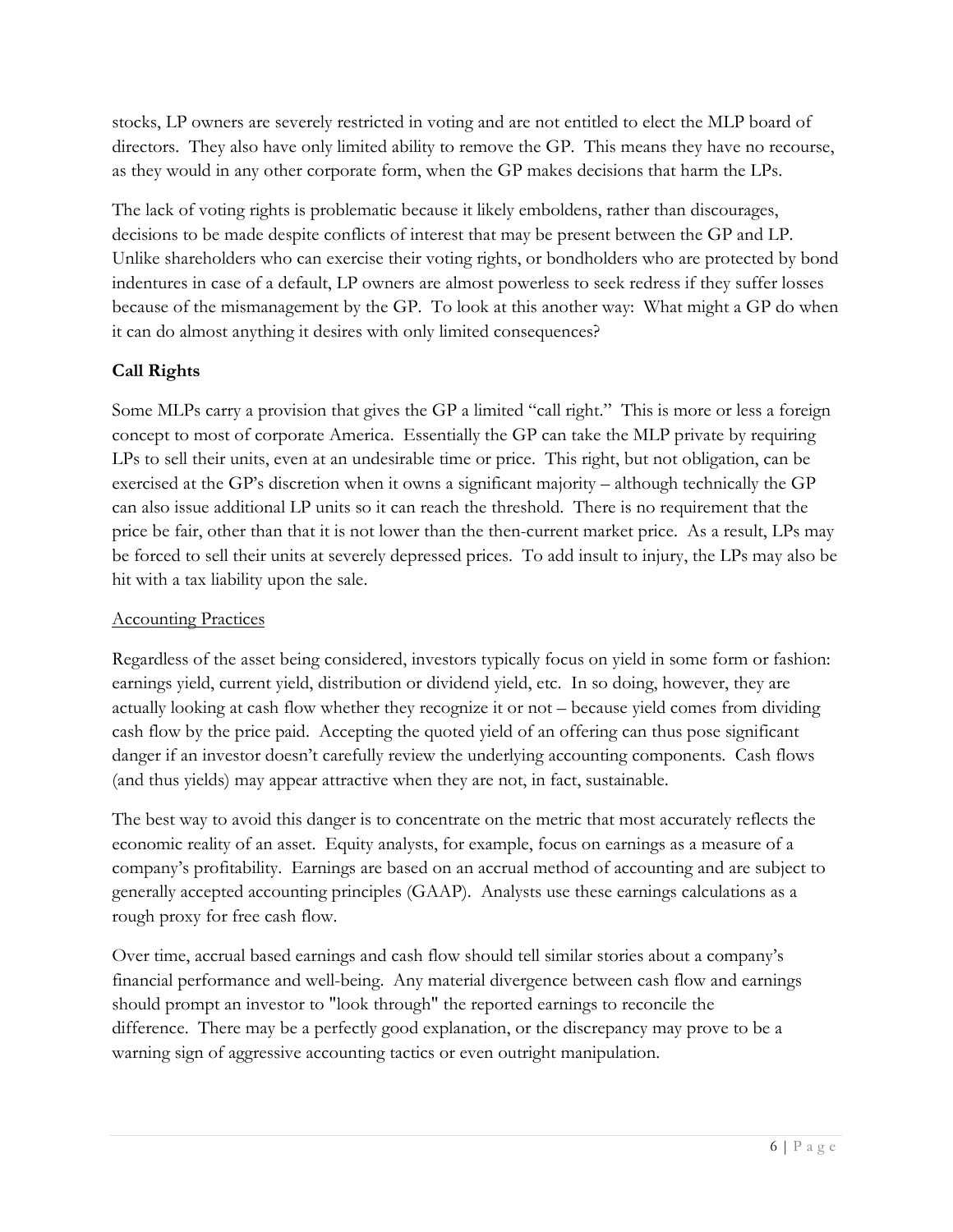In the case of MLPs, investors focus on distributable cash flow (or DCF – see basic calculation below), a figure not bound by generally accepted accounting principles, because earnings do not act

as a reasonable proxy for cash flow as they do for most corporations. Taxable income often may represent only 20% of the cash flow available to unitholders. Part of the reason is the difference between depreciation expense and the amount spent to maintain the business ("maintenance capex"), which we discuss further below. Some is also a result of MLPs generally being required to pay out all available cash to unitholders as specified in their

Taxable Income + Depreciation and Amortization Operating Cash Flow -Maintenance Expenditures **Available Cash Flow** -GP Distribution Distributable Cash Flow

partnership agreements. The divergence is buoyed by the GP's motivation to increase the distribution relative to taxable income. The greater the distribution relative to taxable income, the more the distribution is tax deferred. As a result, MLP investors do not pay much attention, if any at all, to reported earnings based on generally accepted accounting principles. They focus instead on distributable cash flow, a non-GAAP figure, which gives management greater leeway to change accounting definitions and use estimates of questionable origin.

It is no secret that management teams have a certain amount of discretion in determining many non-GAAP (and sometimes even GAAP) numbers, which introduces the possibility of using this discretion to serve management's own agenda. While GAAP accounting has its flaws, it remains the conventional frame of reference when comparing companies and determining valuations. This is evident in the prevalent use of ratios such as  $P/E$ ,  $P/B$ , or EPS among lay investors. MLPs are rare in that investors have a near total disregard for GAAP metrics, which invites greater risk of various massaging/maneuvering accounting techniques by management. Additionally, because investors don't have a proxy like GAAP to use as a check, they are heavily reliant on the honesty of management.

The fact that management has the flexibility to change the definition of DCF or manipulate its components has an immediate and direct implication: GPs are able to influence, if not control to an extent, the distributions they receive. This point is especially salient for MLPs in high splits: For every extra \$100 million of (in this case, inflated) DCF, \$50 million goes into the GP's pockets.

The incentives that drive MLPs to "manage" their DCF may be similar to companies that "manage" earnings – to meet goals and targets, to drive up the share price, to cover mistakes – but there is one crucial difference: Non-MLP companies are priced on a variety of inputs; MLPs are priced almost solely on yield. Thus, a 50% drop in GAAP net income or non-GAAP EBITDA for one quarter is unlikely to produce a commensurate decline in a stock's price, but a 50% drop in DCF typically does lead to a commensurate decline in an MLP's unit price. The pressure for an MLP to maintain a stable and growing DCF is much more intense than that of a normal company to maintain steady earnings. When an unexpected shock threatens to cut DCF, MLPs may have a strong incentive to maintain the appearance of a stable DCF to support cash distributions, despite deteriorating fundamentals. In the end, however, one cannot fudge a cash distribution, and when the cash runs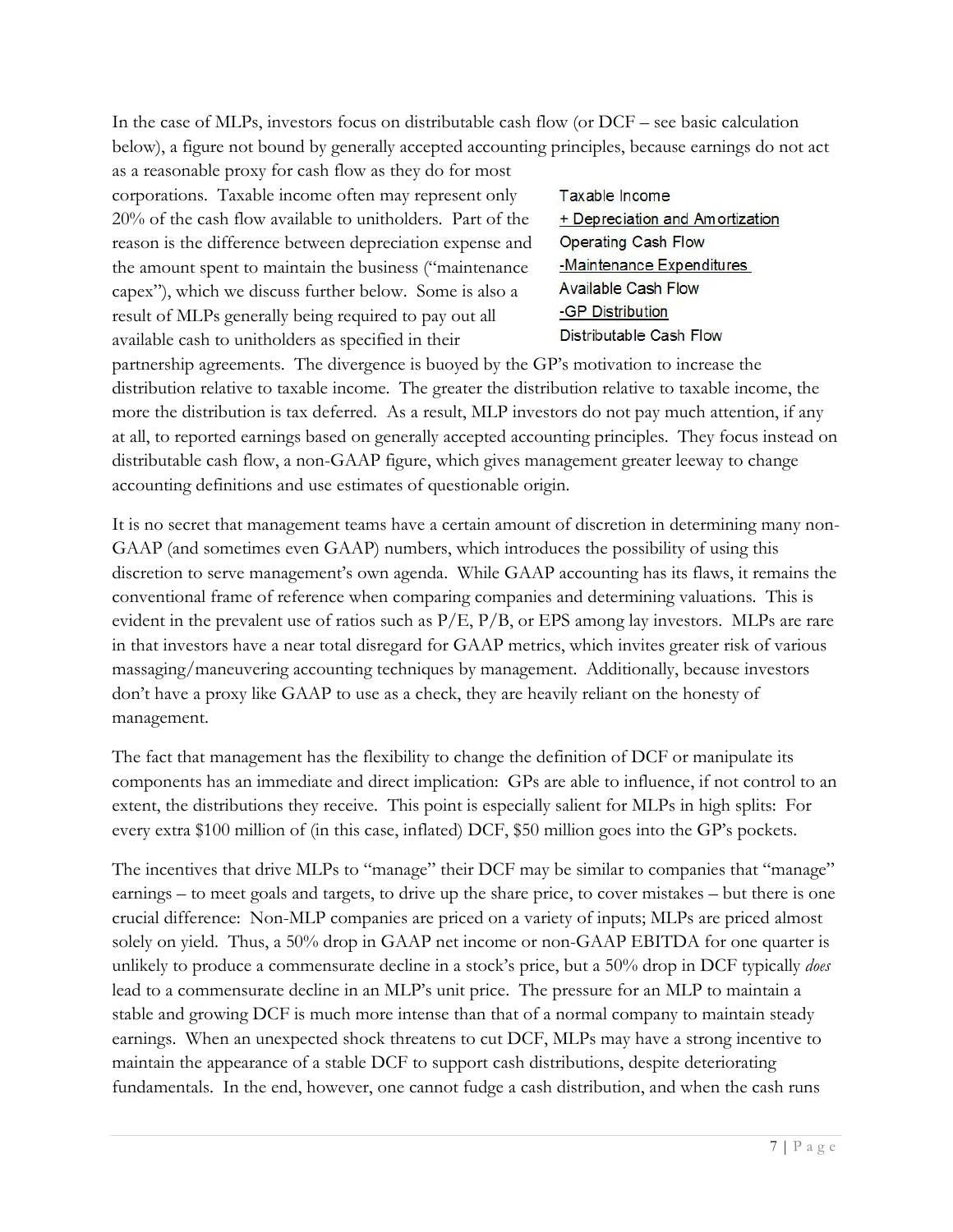out (often sooner than expected) the truth ultimately emerges. For those interested in seeing what can happen when an MLP does cut its distribution, see the example of Boardwalk Pipeline Partners in the Commodity Prices section beginning on page 15.

For the technically inclined, some examples of dubious accounting practices to inflate DCF include:

- 1) Changing the DCF methodology
- 2) Understating maintenance capex
- 3) Improperly accounting for hedging income and costs
- 4) Excluding non-cash and non-recurrent expenses

## Changing the DCF Methodology

Because DCF is a non-GAAP metric, management has discretion as to how it is defined. Red flags should go up when the definition is inconsistent or changed suddenly. Various components of DCF can be tweaked to support the desired level of cash distribution.

## Understating Maintenance Capital Expenditures (Capex)

When calculating DCF, only "maintenance" capex – not "growth" capex – is deducted. Maintenance capex is a non-GAAP metric whose definition is entirely up to management's discretion. Very few MLPs provide a definition of what exactly constitutes maintenance capex, often loosely interpreting it as the remainder after growth capex. If "maintenance" is the intent, then what is it meant to maintain? Revenues? Profit? Capacity? Throughput? Needless to say, this gives management a lot of leeway to determine the level of maintenance capex, and thus DCF.

Understating maintenance capex allows the company to inflate DCF, and thus distribute more cash than it could reasonably sustain. The gap is filled by cash raised from leverage or new equity issues. In other words, new capital is used not in investments that would grow distributions, but used to support distributions to existing unitholders, including the GP.

## Improperly Accounting for Hedging Income and Costs

MLPs with exposure to commodity prices often use derivative instruments to hedge their exposure. These hedges may result in profits or losses depending on commodity price movements. It is up to management to determine whether such hedging activity counts as operating income. Certainly, when such hedges result in profits, inclusion will result in a more favorable DCF and thus higher distributions.

A problem arises if management includes profits from hedging activities in DCF, but excludes part or all of the corresponding hedging costs – an allegation, for example, that some have made against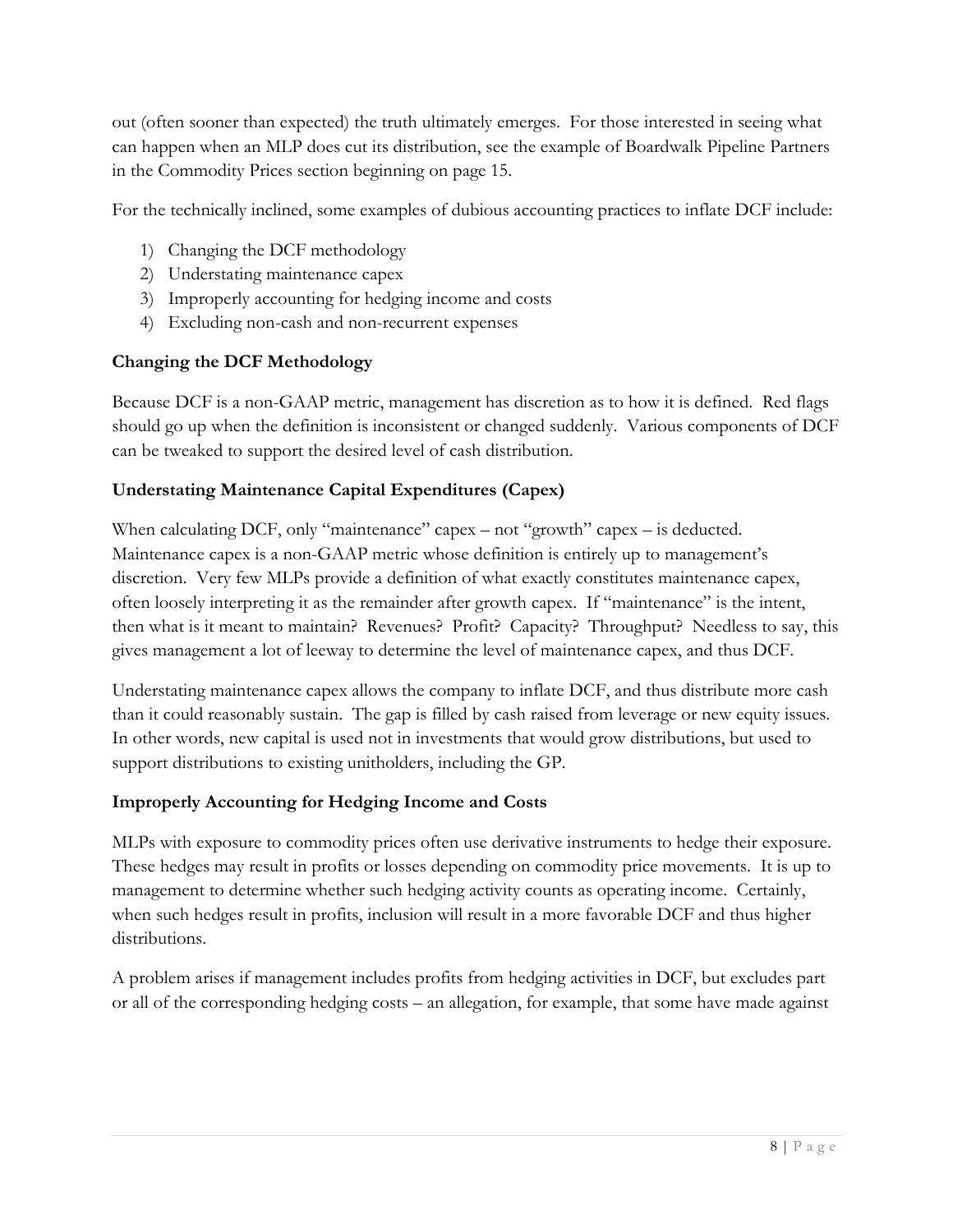LINN Energy (LINE).<sup>1</sup> The result may be an inflated DCF that does not reflect the actual economics of the hedging activity, leading the MLP to pay out more cash than may be sustainable.

## Excluding Non-Cash or Non-Recurrent Expenses

While some non-cash and non-recurrent expenses can be legitimately excluded from DCF, some of these exclusions can produce consequences that may not be obvious at first glance. Non-cash expenses such as stock-based compensation or non-cash interest are real economic expenses that have a direct impact on the future cash distribution per share. And frequent non-recurrent expenses can be a consistent drain on cash despite being excluded from DCF. While excluding such expenses may be standard practice in calculating EBITDA, the implications are different for DCF, as cash needed to sustain operations is being distributed.

## Reliance on Capital Markets

# A House of Cards: All Cash Flow Paid Out; No Retained Earnings

MLPs typically pay out all "available cash" in the form of distributions to unitholders. Generally speaking, available cash is operating cash flow adjusted for capital spending required to maintain the business. The coverage ratio, i.e., the ratio of available cash to distributions paid, of midstream MLPs is just over 1.09x. This means for every dollar paid in distributions, there is a little more than one dollar of available cash to make the distribution. Contrast this with the more familiar dividend payout ratio – the ratio of dividends paid to reported earnings, typically associated with corporations. The aggregate payout ratio of S&P 500 companies is a bit over 32%. For MLPs, the comparable metric to the dividend payout ratio is the inverse of the coverage ratio. On that basis, one can see MLPs on average pay out nearly 92% of their cash flow in distributions. That leaves little room for error or declining profitability if the distribution is to be supported from operations.

## Growth Dependent on Outside Sources

l

For MLPs and investors not looking for or expecting growth, access to capital markets isn't as big an issue as it is for those looking to grow. After all, the capital needed to maintain the business is presumably covered by internally generated cash flows. Those expecting an MLP to deliver yield and growth should carefully consider that very little (in some cases, barely any at all) of the cash flows are retained in the business. It means any capital spent to grow the business must come from external sources. Funding growth externally creates the risk that some entities will irresponsibly lever up the balance sheet or egregiously dilute existing unitholders. The irresponsible use of debt presents a host of other risks, such as restrictive financial covenants, financial leverage, etc. However, these risks are company specific and not unique to MLPs.

<sup>&</sup>lt;sup>1</sup> See John Hempton of Bronte Capital: http://brontecapital.blogspot.hk/2013/02/linn-energys-queen-gertrudemoment.html. LINE circulated this press release in response to criticism of the company's hedging strategy: http://www.sec.gov/Archives/edgar/data/1326428/000119312513062952/d488357dex991.htm.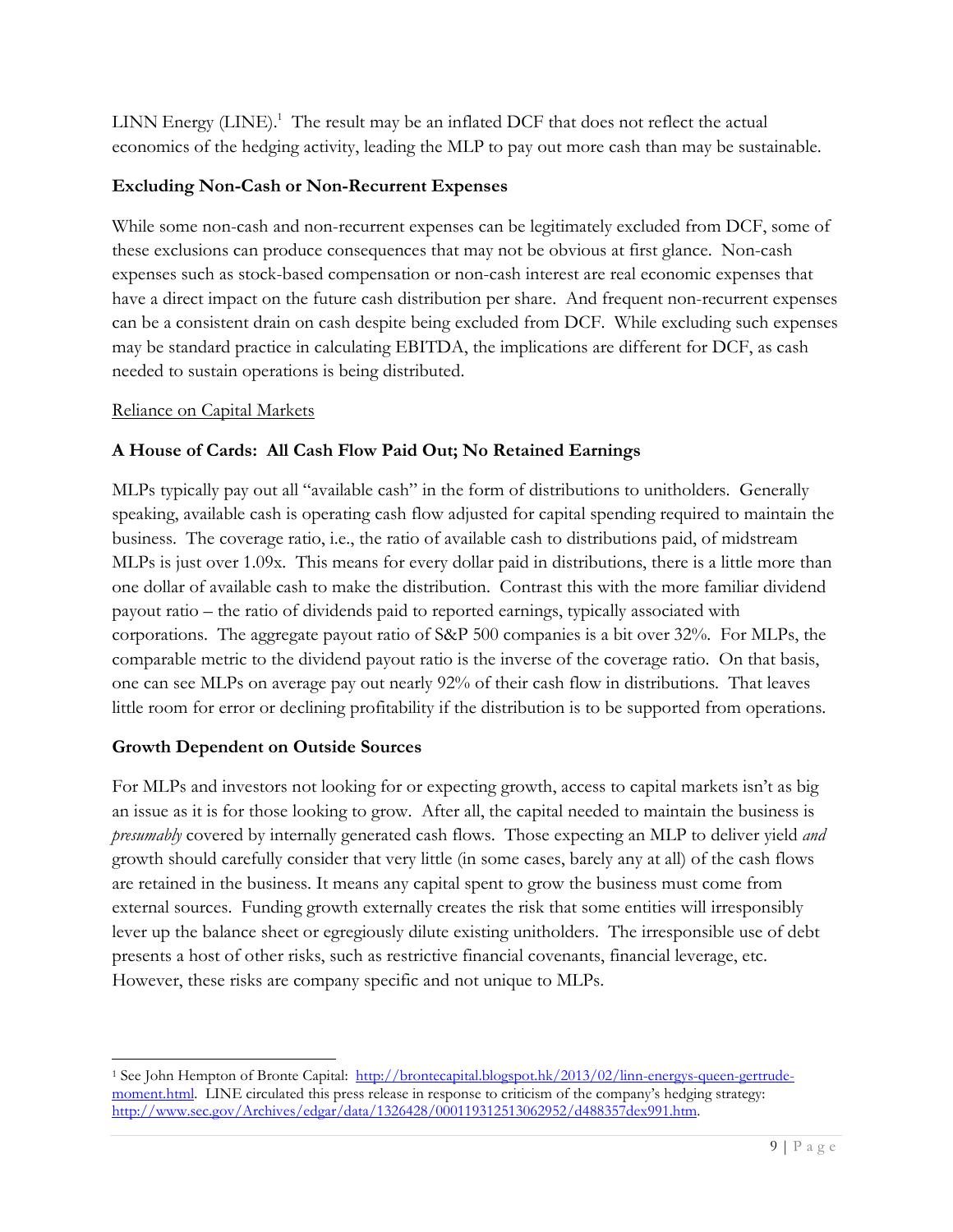The deeper and more relevant concern is that without sacrificing the distribution, the ability to make accretive capital investments is largely dependent on others – a risky position that most competitive, strategic-thinking entities would rather not be in.

On an aggregate basis, MLPs have historically taken a balanced approach to raising external capital, raising roughly the same of amount of debt as equity. Using debt and equity in equal proportion is not in and of itself cause for great concern if the underlying assets generate ample returns. In fact, the amount of leverage, as measured by debt to equity, in the capital structure of MLPs as a whole is comparable to companies found in the S&P 500. But considering S&P 500 companies are retaining equity in the business as mentioned above, MLPs carry relatively more risk because their growth is so dependent on external sources. And that presents the more far-reaching risk: Should the capital markets largely dry up or become more expensive to access, the sources and rates of MLP distribution growth could be greatly reduced.

## Recent Example of the Effects of Relying on Capital Markets

2008 and 2009 provide an example of challenging capital markets. Investment-grade MLPs were able to access capital markets, but the cost to do so became more expensive. The average rate on debt issued increased more than 300bps during the course of 2008. At the other end of the spectrum, non-investment grade MLPs did not issue any credit market debt from the middle of 2008 through 2009. While weak commodity prices were certainly a factor as well, the higher cost of capital had a significant impact on the number of debt offerings and distribution growth. Sectors within the MLP space were affected differently, and roughly a quarter of all MLPs cut distributions. It is also telling, however, that the median distribution growth rate in 2007 was nearly 12% – but less than 4% in 2009.

As the cost of capital rises, especially debt, greater cash flows are required to service it. That reduces the amount of cash flow available to fund distributions. Beyond that, the cost of capital also affects capital decision making. 2008 saw MLP acquisition spending fall 65% and an additional 20% in 2009. MLPs covered by Wells Fargo reduced the amount spent on capital investments by 30% in 2009. Some acknowledgement is warranted that the uncertainty during those years reduced the willingness of companies to make capital investments. In the long run, however, lower return capital projects that can be justified when interest rates are low will be increasingly uneconomical if rates rise. That reduces the number of growth opportunities, all other factors remaining equal.

Because MLPs essentially pay out all available cash and do not retain earnings, the capital markets certainly affect the fundamental drivers of MLPs (i.e., cost of financing capital projects, cost of capital, and ultimately distribution growth). The more the growth of a given MLP is dependent on outside sources of capital, the more its growth becomes susceptible to decline or even collapse. Combining cyclical assets with leverage and the presumption of stable growth is a risky proposition, in our view. And this matters to the prices of MLPs. As Ben Graham famously said, "Price is what you pay; value is what you get." If investors pay (up) for MLPs presuming steady and growing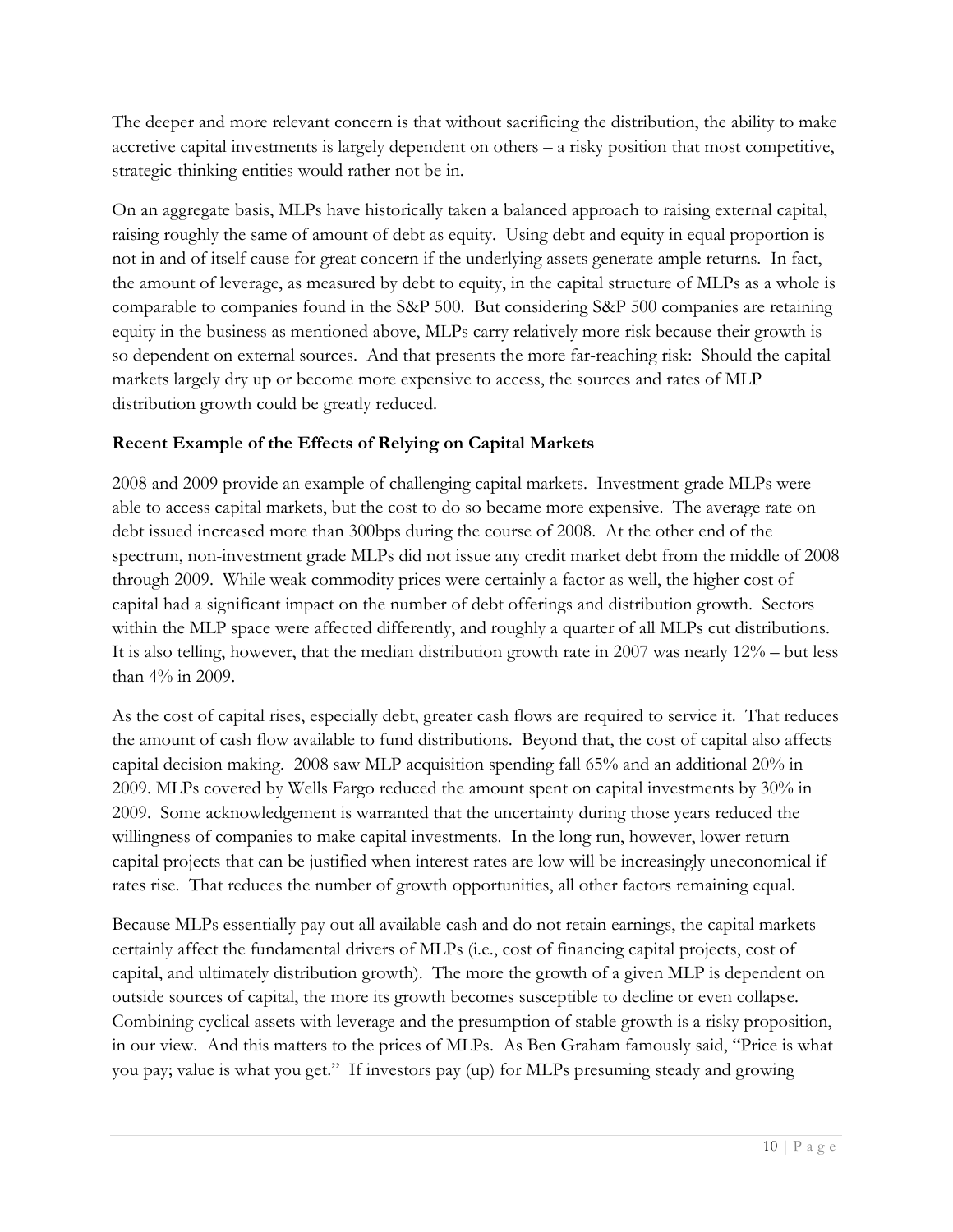distributions, and then realize the ability to grow has been reduced, the price of the MLP is likely to respond in a manner reflective of the reduced growth opportunities.

## Valuation

l

## It Makes Us Wonder…

Valuation is a frequently touted benefit of the MLP structure, at least from the GP's perspective. Assets within an MLP usually receive higher valuations than if they were to operate within a C-Corporation. MLPs with C-Corporation sponsors trade at an estimated median 2014 enterprise value-to-adjusted EBITDA multiple of 15.7x, versus 5.5x for the associated C-Corporation.<sup>2</sup>

Why such a significant difference in valuation? Some of the higher valuation is associated with the tax benefits and resulting higher cash flows MLP unitholders receive. Some is likely associated with the market appreciating the assets to be more stable than others that may remain in the C-Corp. Those may be valid reasons for relatively higher multiples, but we doubt they are entirely warranted for those reasons alone. The nature of the assets didn't change; the assets are still capital intensive and they produce rather low returns. The only thing that really changed is they are now held in an MLP instead of a C-Corp structure.

So why transfer assets from a C-Corp to an MLP? One MLP industry primer,<sup>3</sup> authored by investment consulting firm NEPC, put it this way: "The parent C-Corp benefits from the sale of monetizing lower returning midstream assets to reinvest in higher returning projects." Think about what that one sentence implies: These assets are, at least in regard to midstream MLPs, monetized at relatively high valuation multiples for the benefit of the sponsor.

Inverting, what does that mean for the buyers, MLP unitholders? Are MLPs beneficial to both the GP and LP, or is the arrangement a zero-sum game? Are the MLP unitholders beneficiaries, or is the sponsor benefiting at LP investors' expense?

## Priced for Yield, Not Assets: Cause for Concern?

Investors' focus on the distribution yield and the large difference between distributions and earnings results in MLPs appearing expensive on traditional earnings-based valuation metrics. The question that should be on the mind of yield-seeking investors is whether the distribution is sustainable. Can the asset's earnings or internally generated cash flows support the distribution?

<sup>2</sup> Wells Fargo Securities, MLP Primer Fifth Edition, October 31, 2013, p. 22.

<sup>3</sup> NEPC, Investing in Master Limited Partnerships…, September 2012, p.3.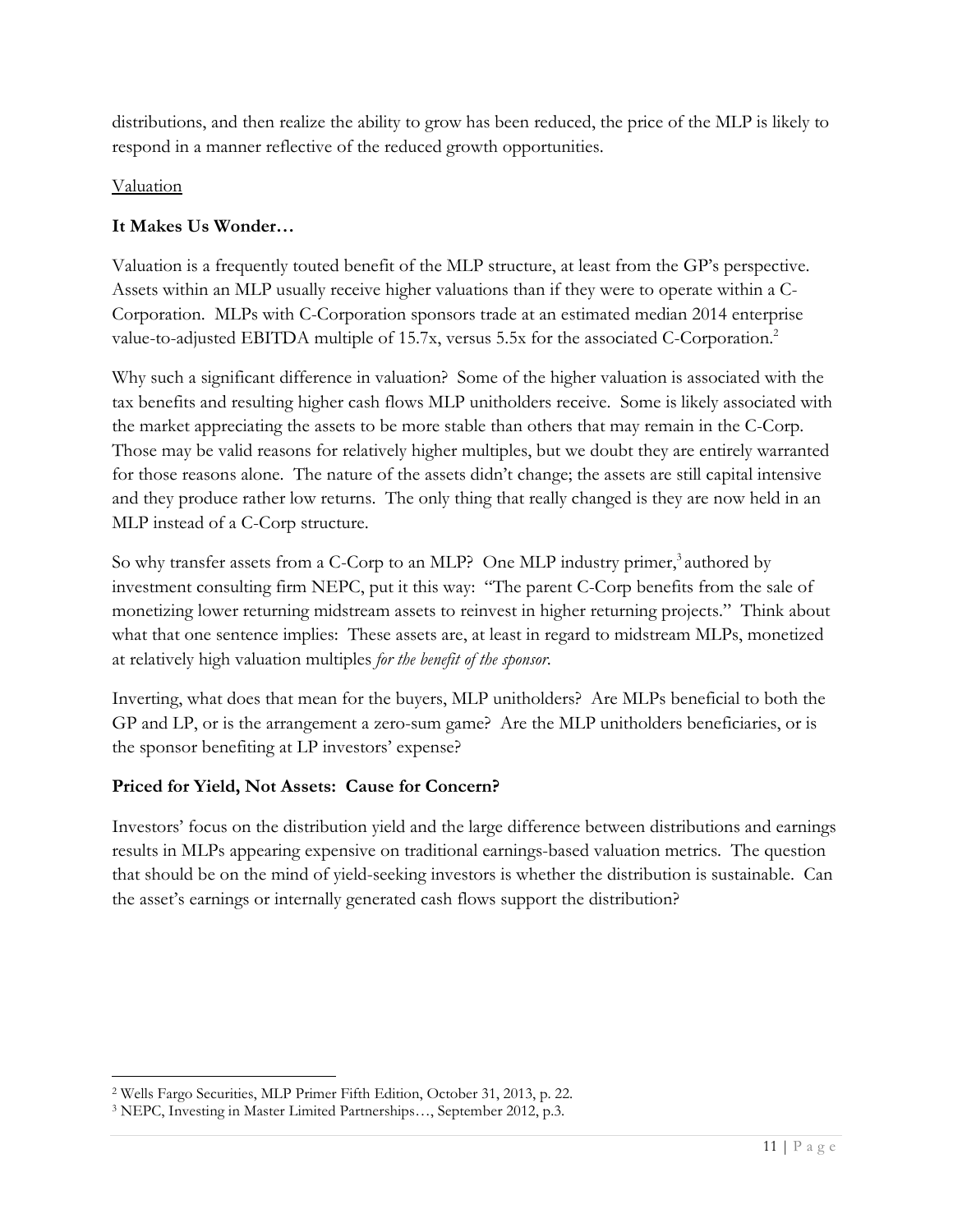|                    |         |               |     | <b>Dividend</b>                    | Income to |                   | <b>Dividends</b> |         |
|--------------------|---------|---------------|-----|------------------------------------|-----------|-------------------|------------------|---------|
|                    |         |               |     | (Distribution) Book Value FCF** to |           |                   | (Distributions)  | Debt to |
| Average:           | EV/EBIT | $P/E$ $P/B^*$ |     | <u>Yld</u>                         | (ROE)     | <b>Book Value</b> | to Book Value    | Equity  |
| <b>Energy MLPs</b> | 39.8    | 43.6          | 4.3 | 6.8%                               | 8.8%      | $-12.0\%$         | 29.2%            | 162.0%  |
| S&P 500            | 19.9    | 27.8 4.4      |     | 1.8%                               | 17.4%     | 21.6%             | 7.9%             | 108.8%  |

Source: Bloomberg, Martin Capital Management, LLC

\*Arguably, IDRs are off-balance liabilities that result in overstated book values for MLPs.

\*\*As measured by cash flow from operating activities less total capital expenditures.

Some investors look to high-dividend-paying stocks to build a high-yield portfolio. Some may view MLPs as just another form of a yield-producing asset, presuming distributions are just another, rather safe form of traditional investment income. But there is a difference between the two. Here are a few things to consider:

- Corporations typically don't pay out all their cash flow in the form of dividends. Dividend payout ratios for publicly-traded companies averaged around 50% of GAAP earnings until the share buyback wave rolled in after 2000. That percentage affords businesses some cushion for earnings to fall before having to consider cutting dividends.
- Many MLPs pay out *all* their cash flow in the form of distributions, leaving them little margin for error if their goal is to grow and maintain a steady distribution. As explained elsewhere and for a variety of reasons, cash flow is not a certainty.
- Distributions can be funded by external sources, further propping up the amount of distributions. To the extent these sources of capital become no longer available, it is likely some portion of the distribution could not be supported.

If a distribution proves unsustainable and is cut, what is the likely effect? It depends on the magnitude as well as the reason for the cut. A temporary reduction resulting from the ebb and flow of the business cycle or a short-term change in commodity prices probably wouldn't produce a dramatic price response or a change in investors' attitudes toward MLPs. Regardless, if investors are still willing to value the MLP based on yield, the price of the MLP must fall by the same percentage as the distribution (ceteris paribus) to maintain the existing nominal yield.

In other cases, a distribution cut may be an outward symptom – and perhaps a leading indicator – of a much more serious ailment. An inability to service debt, to maintain financial covenants, or to respond to changing business fundamentals may result in dramatic distribution cuts or a change in investors' attitudes toward MLPs.

It may mean investors begin valuing the company similar to how a C-Corp structure is valued – based on a level of cash flows it can produce from internal resources on a sustainable basis. If that were to occur, the table above shows MLPs to be quite expensive. If the cut is for reasons that cause investors to question the viability of future distributions altogether, their focus may turn from the return on capital to the return of capital, resulting in a significant reassessment of the value for a given MLP's units. In that event, book value seems like a logical floor to the MLP's price.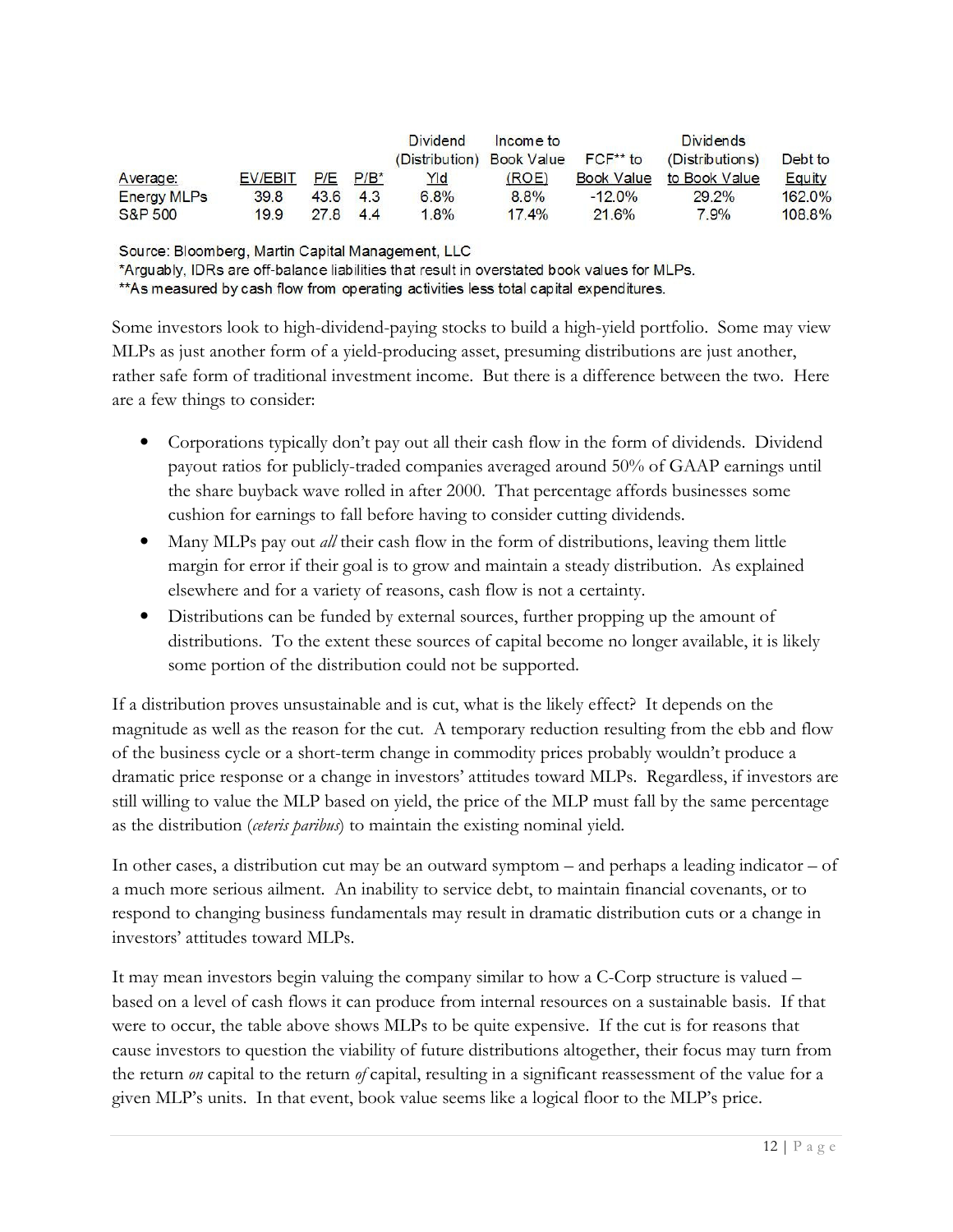Furthermore, high yielding MLPs have become enormously attractive to retail investors suffering the financial repression of the Fed's low-interest-rate policy. As the old saying goes, what a wise man does in the beginning, the fool does in the end. Low interest rates and the popularity of MLPs, perhaps bolstered by the reported certainty regarding the future of our domestic energy landscape, have resulted in valuations that offer investors little to no margin of safety, in our opinion. Thus, distribution cuts that occur simultaneously with a change in investors' attitudes could result in investors fleeing, leaving significant price declines in their wake.

How can one know the difference between these wealth-threatening causes for distribution cuts and those that are more benign? That comes from studying and understanding the individual MLPs. Distribution cuts don't always portend big problems; but for MLPs operating close to the edge and in a highly leveraged manner, a cut may be followed by an outright collapse.

### Commodity Prices

# Commodities: The Uncertainty Principle

Oil and natural gas fuel many activities considered fundamental to modern life: travel, heating, cooking, and ubiquitous electronic gadgetry, to name a few. That leads to a seemingly stable demand for electricity, natural gas, and petroleum products. Energy consumption, however, does fluctuate with general economic activity. Such variability may be explained by recognizing that transportation accounts for 70% of our annual oil consumption and that



roughly 65% of gas demand comes from power generation and industrial customers. As it relates to energy prices, an economic decline can lead to an increase in oil and gas inventories putting downward pressure on prices. Energy companies have varying degrees of exposure to declining prices, especially in the short run. In the event commodity prices remain low for an extended period of time, however, the impact would likely be more widespread. Lower prices could result in lower production and eventually lower volumes. That scenario would impact companies with exposure to commodity prices and those more sensitive to volumes alike. Companies can try to reduce this risk by increasing their operational and financial flexibility, and through hedging instruments to a degree. They cannot, however, control demand. Like many other businesses, energy companies are not immune to the effects of declining economic activity.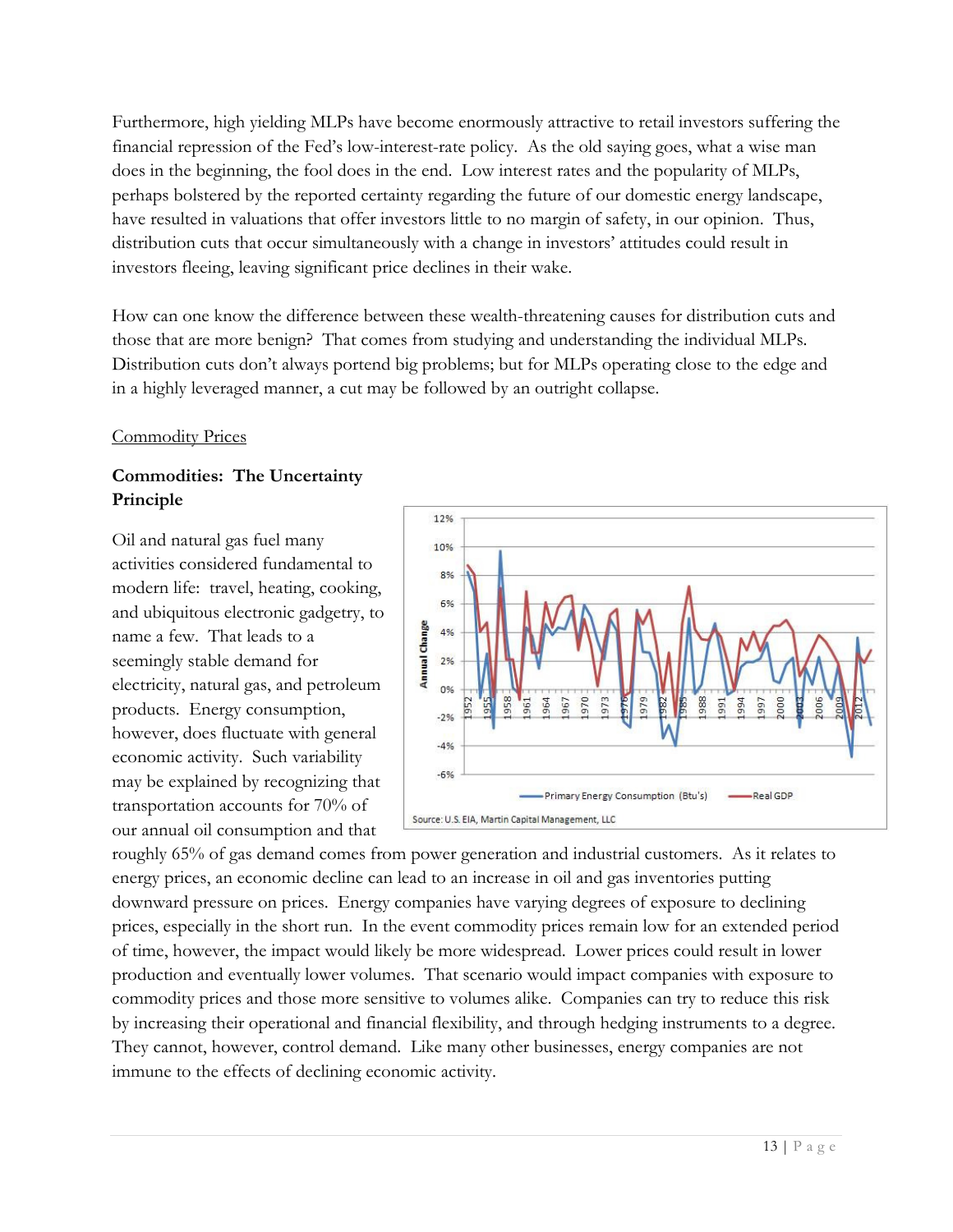While demand may be outside an energy company's scope of control, supply is a variable over which companies can exert *some* control. They don't *have to* drill for oil and gas. That doesn't mean the supply side of the equation is simple or necessarily predictable. Geology, technology, and economics all play a part in the production and supply of energy. This results in differing resource estimates amongst experts and various opinions about the future and corresponding policy actions that should be taken today.

The EIA (U.S. Energy Information Administration) estimates there are 222.6 billion barrels of oil and 2,327 trillion cubic feet (tcf) of natural gas resources in the United States. At our country's current rate of consumption, those resources would last about 30 years and 100 years, respectively, holding all other factors constant. Of course, we do not live in a world where things remain the same. Furthermore, a little more than 10% of the resources are presented as "proved," meaning there is reasonable certainty they can be extracted given existing economic and operating conditions. The rest, about 90%, are considered "unproved," meaning they are available utilizing current technology, but no consideration has been given to the economic viability of extracting them.

These vast "unproved" resources present both great potential *and* great uncertainty. The EIA estimates we have close to 550 tcf of shale gas and 60 billion barrels of shale oil that could be produced with today's technology. These resources weren't considered technically recoverable as recently as 2006. The fact that they now are has generated great optimism regarding our country's energy outlook. Modern extraction systems like fracking and horizontal drilling (environmental concerns aside for the moment) are marvels of engineering. These technologies have created a spike in production and a corresponding reduction in energy prices. They have created both a technological and an economical way of tapping into what were once "unproved" resources, however that combination does not automatically mean that cheap energy abounds.

One uncertainty of "unproved" resources revolves around the fact that rates of production are not uniform from one well to the next, or from one "play" to another. Without great amounts of empirical evidence, geologists are left to make assumptions based on the experience of a few wells in an attempt to estimate what an entire play (or resource) is expected to produce over the long run. This methodology is obviously not perfect, and every estimate is prone to error. The EIA's 2012 estimate for the Marcellus shale gas play, for example, was revised downward to only one-third the prior estimate. The EIA's estimate for the entire country's shale gas resource was reduced by more than 40% that year as well. While such estimates provide a necessary basis for policy decisionmaking in the energy industry, one may legitimately question their accuracy.

Another uncertainty exists in the underlying economics of extracting and producing "unproved" resources. Producers look to generate economic returns for their shareholders, and economic theory would suggest they are only willing to produce oil and gas at prices high enough to justify the cost and earn satisfactory returns. Common practice is for producers to develop the "sweet spots" first. Many shale wells experience rapid declines in output, often leaving wells producing only 5- 10% of what their initial production may have been by year five. Because the initial productivity of wells declines as producers drill outside the "sweet spots," it takes incremental wells and inputs to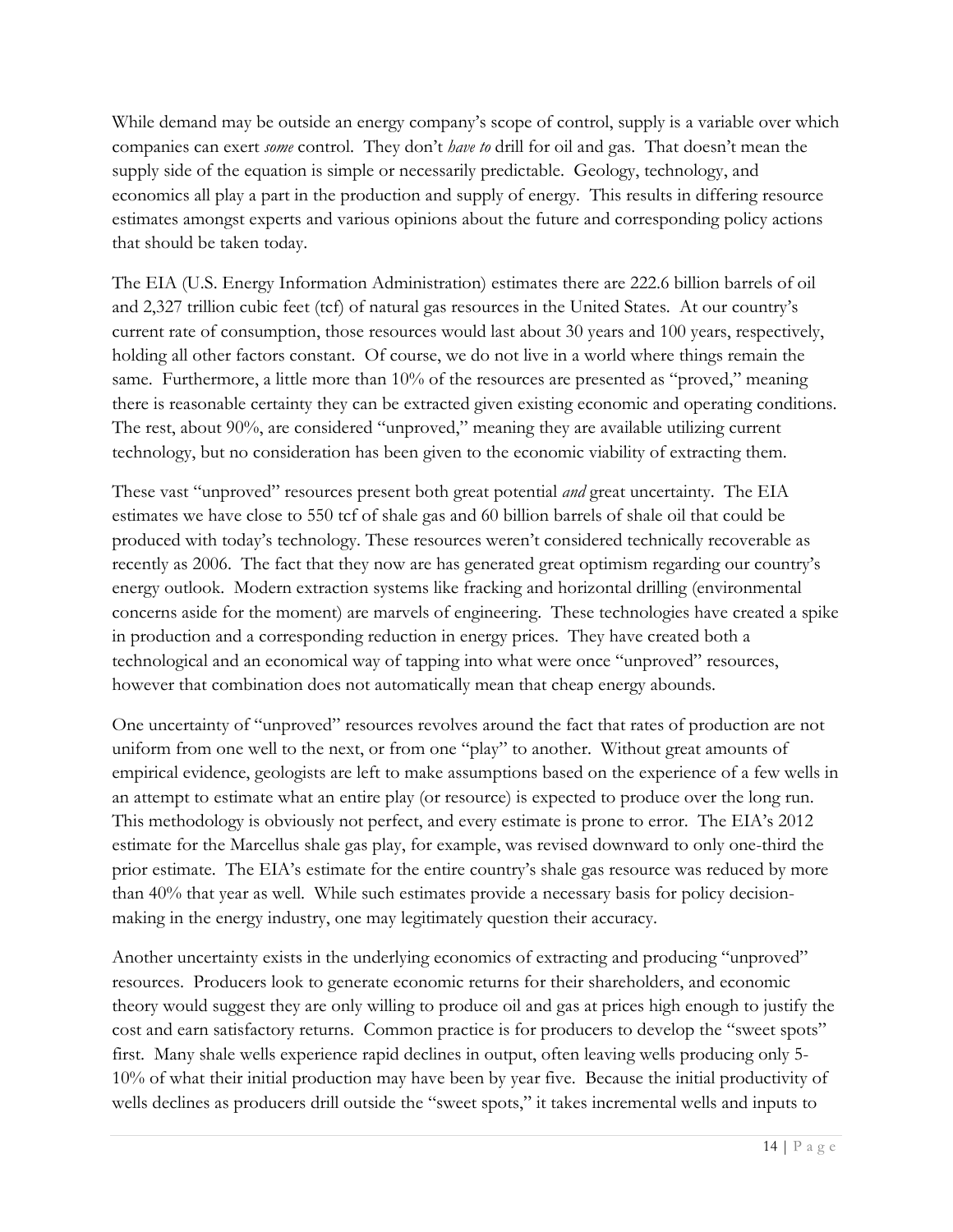maintain the level of output from existing wells. The need for greater and greater amounts of inputs to maintain a static level of output raises the cost of production, a condition adhering to what is known as the law of diminishing returns. To produce these resources and make it economical for producers, it is quite possible energy prices will need to rise. The caveat to higher prices could be the eventuality of renewable resources or other technological developments that further reduce the cost of energy. From our country's perspective, those would be positive outcomes.

There are a number of scenarios that could occur over a period of time that could cause energy prices to rise, production volumes to fall, or vice versa. If the resource base proved not to be as great as expected, that could impact volumes for many MLPs; however, the price impact could in some ways be influenced by the timing of such an occurrence and what technology may exist at that time. As explained later, it isn't even so much the supply and demand situation overall when one is considering an MLP but the various supply and demand curves pertaining to a specific company that are critical to its success. How all these factors play out, both on the demand side and the supply side, is uncertain. Commodity markets are cyclical and subject to change, and that's before considering world markets, geopolitics, and the influence of cartels like OPEC.

# Drilling Down: Specific Company Considerations

At the company level, direct commodity price exposure varies from one MLP to the next. Variation between companies can exist as a result of the business activities performed, the contractual arrangements under which an activity is carried out, hedging activities, and at a high level, the extent to which an MLP's energy assets are diversified.

"Midstream" MLPs represent the largest single segment (45%) of the MLP universe. They operate pipelines, storage facilities, and/or processing plants. These are predominately fixed-infrastructure assets designed to handle specific commodities and to provide transportation services in a specific direction. Many operate under relatively long-term contractual arrangements specifying various terms and guarantees. They charge toll-like fees to the producers for throughput on their infrastructure. Because they don't take title of the commodity, their exposure to prices is lower relative to other energy companies, such as those involved in exploration and production. However, to the extent prices impact volumes, their profitability and cash flows can be affected. One specific risk for such companies is that the economics present at the time contracts were originated may not be as favorable when the contracts expire and are renegotiated. Conventional wisdom suggests midstream MLPs are generally the most stable assets within the MLP landscape. However, as a recent example shows, these companies are not immune to changing fundamentals and their past record of stable and steady distributions is not guaranteed to continue in the future.

Boardwalk Pipeline Partners (BWP), for example, is a midstream MLP that provides natural gas and related liquid transportation, storage, and processing for its customers. It's a subsidiary of Loews Corp, which owns a conglomerate of businesses and is run by the Tisch family, a well-known name in the value investing world. BWP's pipelines transport gas from Texas to various parts of the country. At the time its long-haul transportation contracts were originally struck, natural gas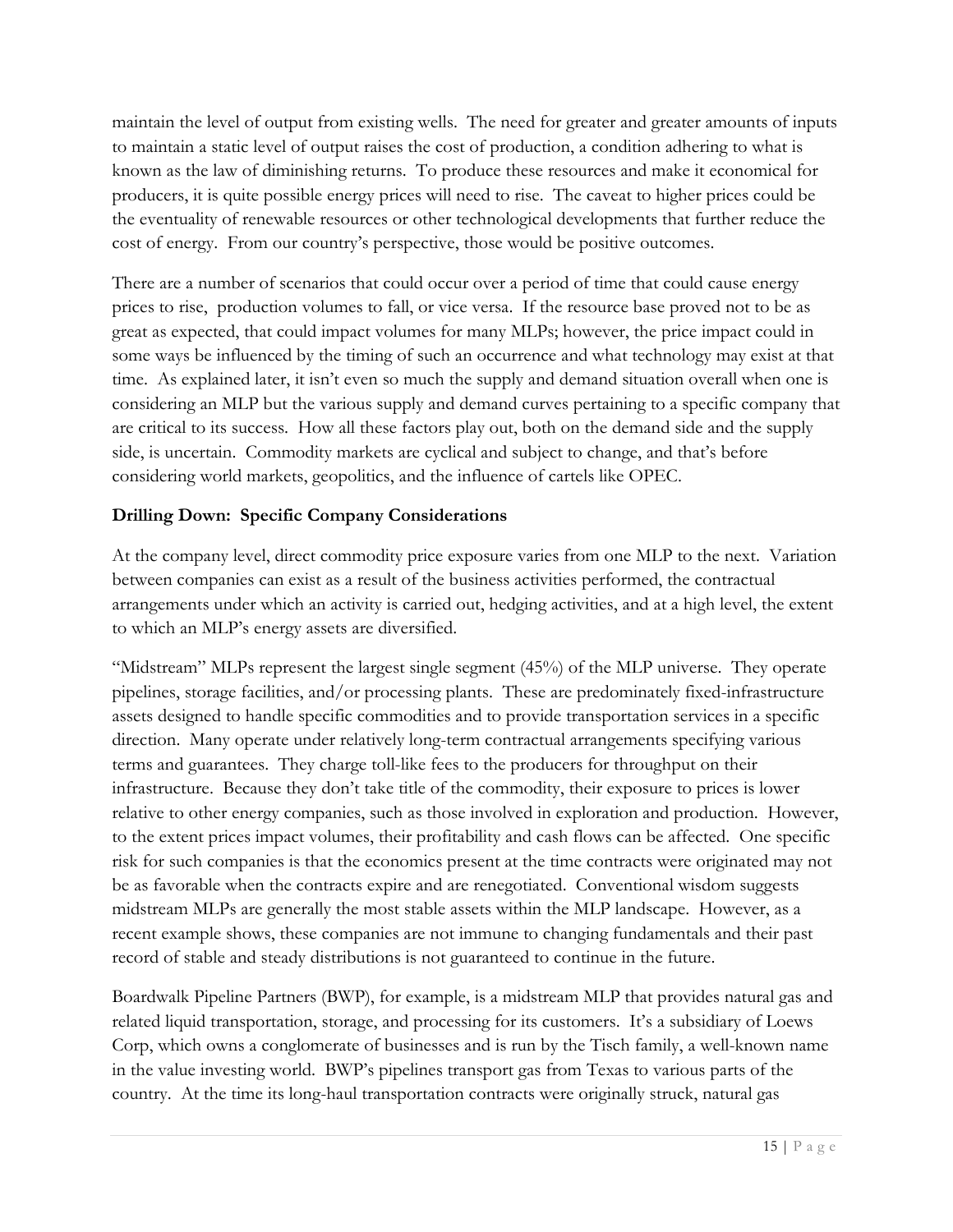production was not as great as it is today in regions to which BWP was shipping. To meet demand in those areas, companies had to pay for natural gas to be shipped into the region of consumption. The cost of transportation raises the price of gas at the end point of consumption relative to where it came from.

Since that time, new natural gas sources have begun production. In BWP's case, production from the Marcellus and Utica plays affected areas to which they had been shipping gas. The new supply of gas and additional infrastructure built since BWP's existing contracts were originated has caused the basis differential (price between two different locations) to shrink. Said another way, the demand for



transportation fell, causing the price of transportation to fall as well. As BWP's legacy contracts have expired, they've been unable to renew them on as favorable terms as in the past.

Their storage business has also been facing headwinds. Seasonal spreads (difference between prices in the summer and winter months) have shrunk as natural gas consumption in summer months has increased – a phenomenon that can be explained at least in part by electrical plants converting from coal to gas. Additionally, increased production out of the Northeast has resulted in less need for storage there. These factors have caused natural gas price volatility to decline, reducing the value of storage.

This season's below normal winter temperatures have added yet one more factor to the mix. Frigid conditions increased demand for gas to heat homes in the United States, and that has caused the gas futures market to enter a state of "backwardation," meaning spot prices are higher than futures prices. When the market is in that state, a market participant cannot buy gas at the spot price, store it, and sell it forward at a profit using futures. That situation has further dampened the demand for storage. All of this paired with a debt-laden balance sheet culminated in BWP disclosing that cash flow and profitability would be negatively impacted and that the company was consequently cutting its distribution by about 80%. The market responded with the MLP's units falling by about 45% in a single day (see graph).

Beyond the midstream companies, upstream assets are the second largest sector utilizing the MLP structure. Upstream MLPs are involved in the exploration and production of natural resources, such as oil and gas. They are generally known to have more direct exposure to commodity prices than the midstream MLPs because they typically own the resources. Consequently, in periods when prices are weak, volumes are likely to be weak as well, unless the company has hedged a large